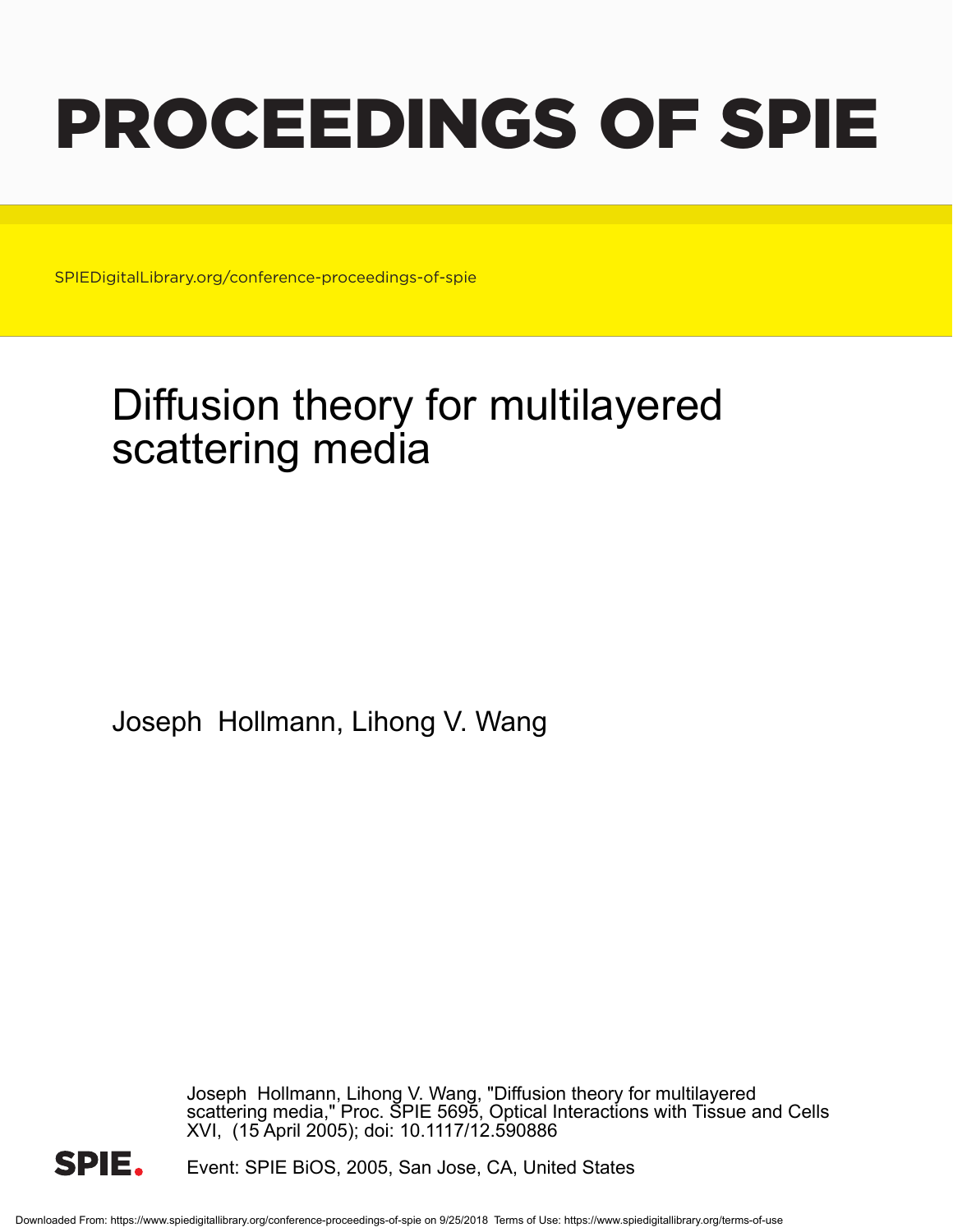### Diffusion theory for multi-layered scattering media Joseph Hollmann and Lihong V. Wang Optical Imaging Laboratory, Department of Biomedical Engineering, Texas A&M University 3120 TAMU, College Station, Texas 77843-3120, USA

#### **ABSTRACT**

We present an approximation to light propagation through skin using an improved multilayered diffusion equation. This equation allows for the influence of multiple layers on diffusely reflected light to be considered; which is accomplished by embedding imaginary point sources in the medium that correspond to each layer's transport mean free path. The new approximation is then compared to a previous two-layer solution by Farrell et al. to verify improvement as well as to results from Monte Carlo simulations to verify accuracy.

**Keywords**: tissue, Optical diagnostics for medicine, Medical optics and biotechnology, Spectroscopy, Diffusion

#### **1. INTRODUCTION**

There is great interest in determining the optical parameters of biological tissue non-invasively for a wide range of applications in therapeutics and diagnostics. The first step in this process is to develop an accurate and relatively fast method that can be used to simulate the propagation of light through tissue. This is hampered by the difficulty that light is highly scattered by most tissue. This means that the optical signal undergoes a large number of scattering events before its photons exit the medium. A signal that contains photons with no correlation between their entering and exiting directions are likely to have gone through large distances in the tissue. While these photons carry information about the medium, their chaotic paths are difficult to resolve. The challenge is in developing a forward method to approximate the signal inside the tissue.

One technique for finding the diffuse reflectance from highly scattering tissue is to use the homogenous diffusion approximation to the Radiative Transport Equation. This method assumes that the light reflected from tissue due to an incident collimated beam can be modeled as light coming from an equivalent isotropic point source located within a homogenous medium. For this to work, the tissue's reduced scattering  $(\mu_s)$  is assumed to be much higher than the absorption coefficient  $(\mu_a)$ . The reduced scattering coefficient is arrived at by

$$
\mu_s = \mu_s (1 - g) \tag{1}
$$

where  $\mu_s$  and g are the scattering and anisotropy coefficients respectively. The isotropic point source is located at one transport mean free path inside the medium  $(1/\mu_t)$ , where

$$
\mu_t = \mu_s + \mu_a \tag{2}
$$

Detailed discussions of this method for normal incidence can be found in Farrell et al.<sup>1</sup> and Oblique incidence in Wang et al.  $2\degree$ 

As mentioned above these two methods model tissue as a homogenous medium. For skin and other complicated tissues this is not an accurate assumption. At a minimum skin contains both the epidermis and dermis layers. If these are optically thin we also have to take into account how the subcutaneous tissue influences the light signal. To improve upon this assumption Kienle et al.<sup>3</sup> have developed a two-layer

Optical Interactions with Tissue and Cells XVI, edited by Steven L. Jacques, William P. Roach, Proc. of SPIE Vol. 5695 (SPIE, Bellingham, WA, 2005) 1605-7422/05/\$15 · doi: 10.1117/12.590886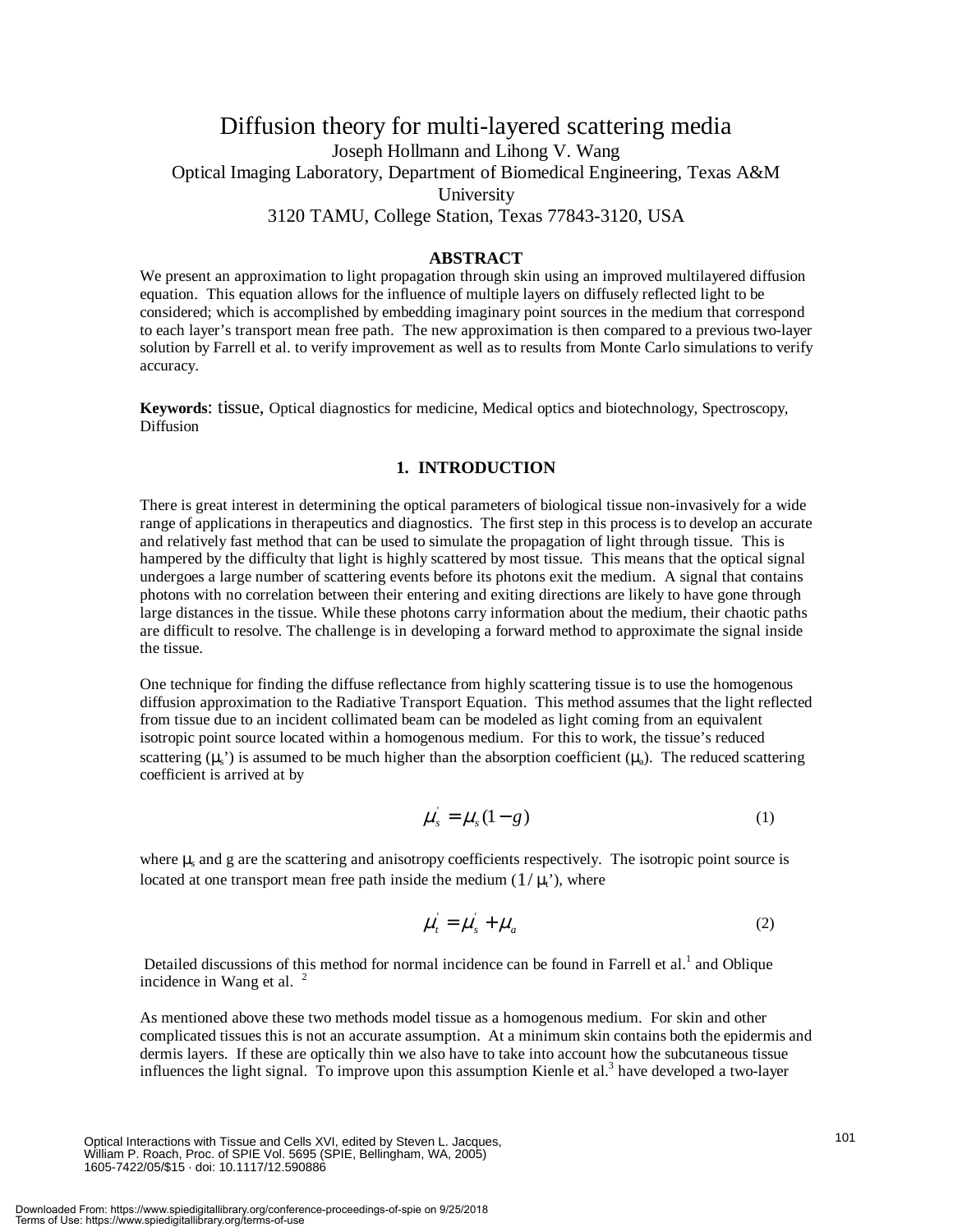solution to the diffusion equation that models the light reflected from skin as coming from a single equivalent point source. The solution assumes that the first layer is optically thick and the isotropic point source is located at one transport mean free path within it. This solution does not fully incorporate the effects of the second layer; which is a problem if the first is optically thin. We present here a solution to the diffusion equation that utilizes an equivalent point source for each of the two layers; which allows us to overcome these difficulties.

#### **2. METHODOLOGY**

#### **2.1. Theory**

The problem of interest has an infinitesimal, collimated beam incident at a normal angle onto scattering medium made up of two homogenous layers. The coordinate system is set up so that its origin is located at the point where the beam enters the medium with its  $z+$  axis is pointing down. The first layer has a



Figure 1: Geometry of two-layer solution to the diffusion equation. The positions of the equivalent isotropic point sources are denoted by  $z_{01}$  and  $z_{02}$ . L is the thickness of layer 1 and the positive z direction is into the tissue.

thickness of L and the second layer extends to infinity. Both layers are considered to be radially homogenous. The resulting fluence rate  $(\Phi)$  and reflectance is modeled by replacing the incident collimated beam with an equivalent isotropic point source in each layer. The geometry of this problem is shown in Figure 1. The optical properties for layers one and two are denoted by their subscripts.

The locations of the point sources ( $z_{0i}$  for i=1,2) are given by the mean intensity over the total intensity of light's fluence within each layer.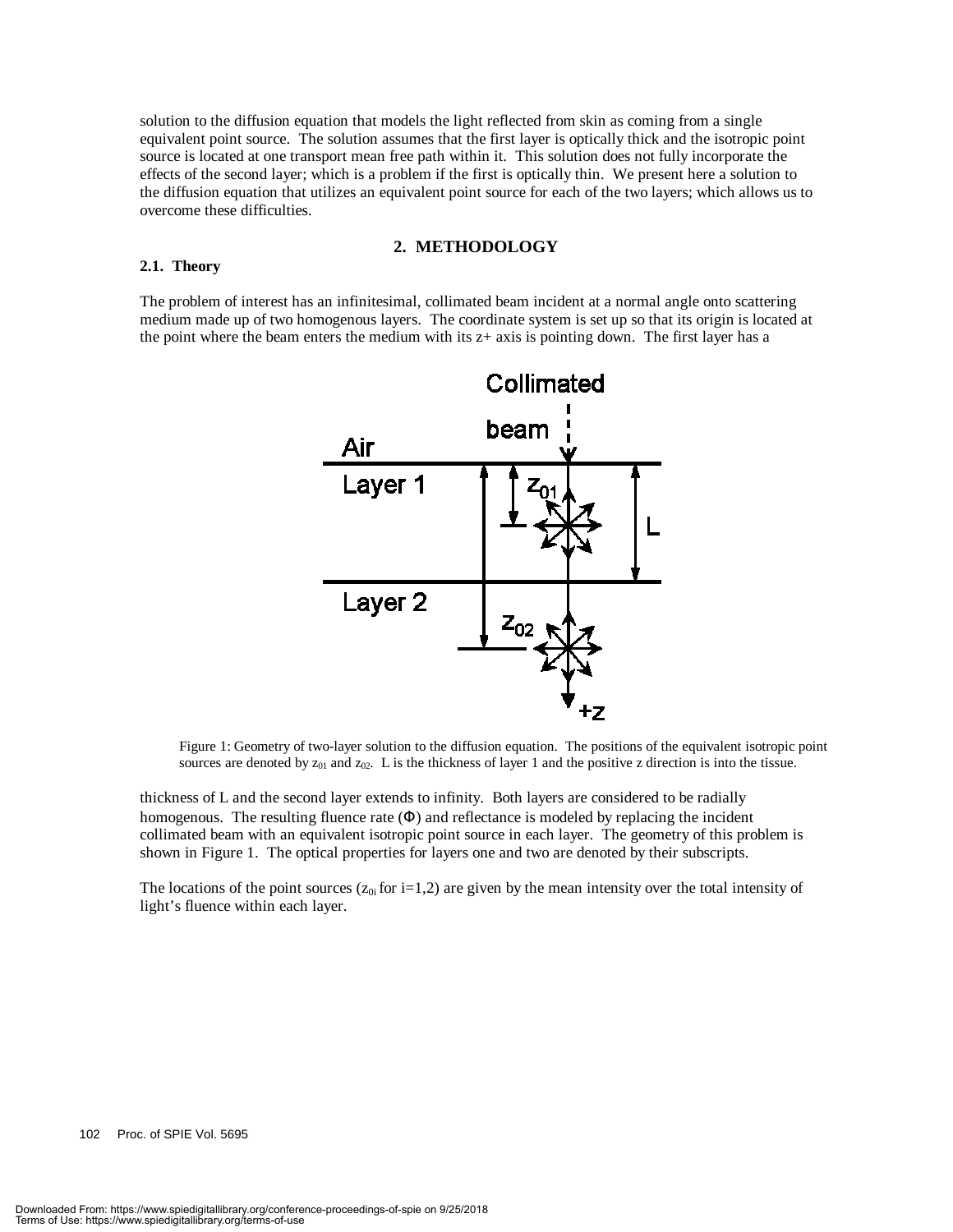$$
z_{01} = \frac{\int_{0}^{L} z \exp(-\mu_{i1}L) dz}{\int_{0}^{L} \exp(-\mu_{i1}L) dz} = \frac{1 - (\mu_{i1}L + 1) \exp(-\mu_{i1}L)}{\mu_{i1}(1 - \exp(-\mu_{i1}L))}
$$
  

$$
z_{02} = \frac{\int_{L}^{L} z \exp(-\mu_{i1}L - \mu_{i2}(z-L)) dz}{\int_{L}^{L} \exp(-\mu_{i1}L - \mu_{i2}(z-L)) dz} = L + \frac{1}{\mu_{i2}}
$$
 (3)

where L is the thickness of the first layer. The corresponding source strengths (or weightings) for these positions are

$$
S_{w1}(z) = \int_{0}^{L} a_{1}^{'} \mu_{t1}^{'} \exp(-\mu_{t1}^{'} z) dz = a_{1}^{'} (1 - \exp(-\mu_{t1}^{'} L))
$$
  
\n
$$
S_{w2}(z) = \int_{L}^{\infty} a_{2}^{'} \mu_{t2}^{'} \exp(-\mu_{t2}^{'} (z - L) - \mu_{t1}^{'} L) dz = a_{2}^{'} \exp(-\mu_{t1}^{'} L)
$$
\n(4)

where  $a_i'$  is the transport albedo for each layer:  $a_i' = \mu_{si'} / \mu_{ti'}$ , i=1 and 2. We can see that if the first layer becomes too thick,  $S_{w2}$  approaches zeros and  $z_{01}$  approaches  $1/\mu_{11}$ <sup>'</sup>. This then becomes the single-layer diffusion equation.

The steady-state diffusion equation becomes

$$
D_1 \nabla^2 \Phi_1(r) - \mu_{a1} \Phi_1(r) = -S_{w1} \delta(x, y, z - z_{01})
$$
  
\n
$$
D_2 \nabla^2 \Phi_2(r) - \mu_{a2} \Phi_2(r) = -S_{w2} \delta(x, y, z - z_{02})
$$
\n(5)

where  $3(\mu_{ai} + \mu_{si}^{\dagger})$  $\frac{1}{a_i + \mu_{si}}$  $D_i = \frac{1}{3(\mu_{ai} + \mu_{si})}$  is the diffusion constant and *r*=(*x,y,z*). The dirac delta functions correspond to each source position.

These equations can be solved for by first taking their two-dimensional Fourier transform:

$$
\frac{\partial^2}{\partial z^2} \phi_i(z, s_a, s_b) - \alpha_i^2 \phi_i(z, s_a, s_b) = -\frac{S_{wi}}{D_i} \delta(z - z_{0i}) \qquad i=1,2
$$
 (6)

where  $s_a$  and  $s_b$  are spatial frequency dummy variables. We can take advantage of the radial homogeneity

by saying that  $s_i^2 = s_{ai}^2 + s_{bi}^2$  and by introducing the variable *i*  $a_i^2 = \frac{D_i s_i + \mu_{ai}}{D_i}$  $\alpha_i^2 = \frac{D_i s_i^2 + \mu_i^2}{D_i^2}$  $\frac{2}{i} = \frac{D_i S_i + \mu_{ai}}{i}$ .

Using a Green's function and the following boundary conditions can solve for equation 4: First, we use the extrapolated boundary condition for a matched index of refraction at the tissue-air interface to give us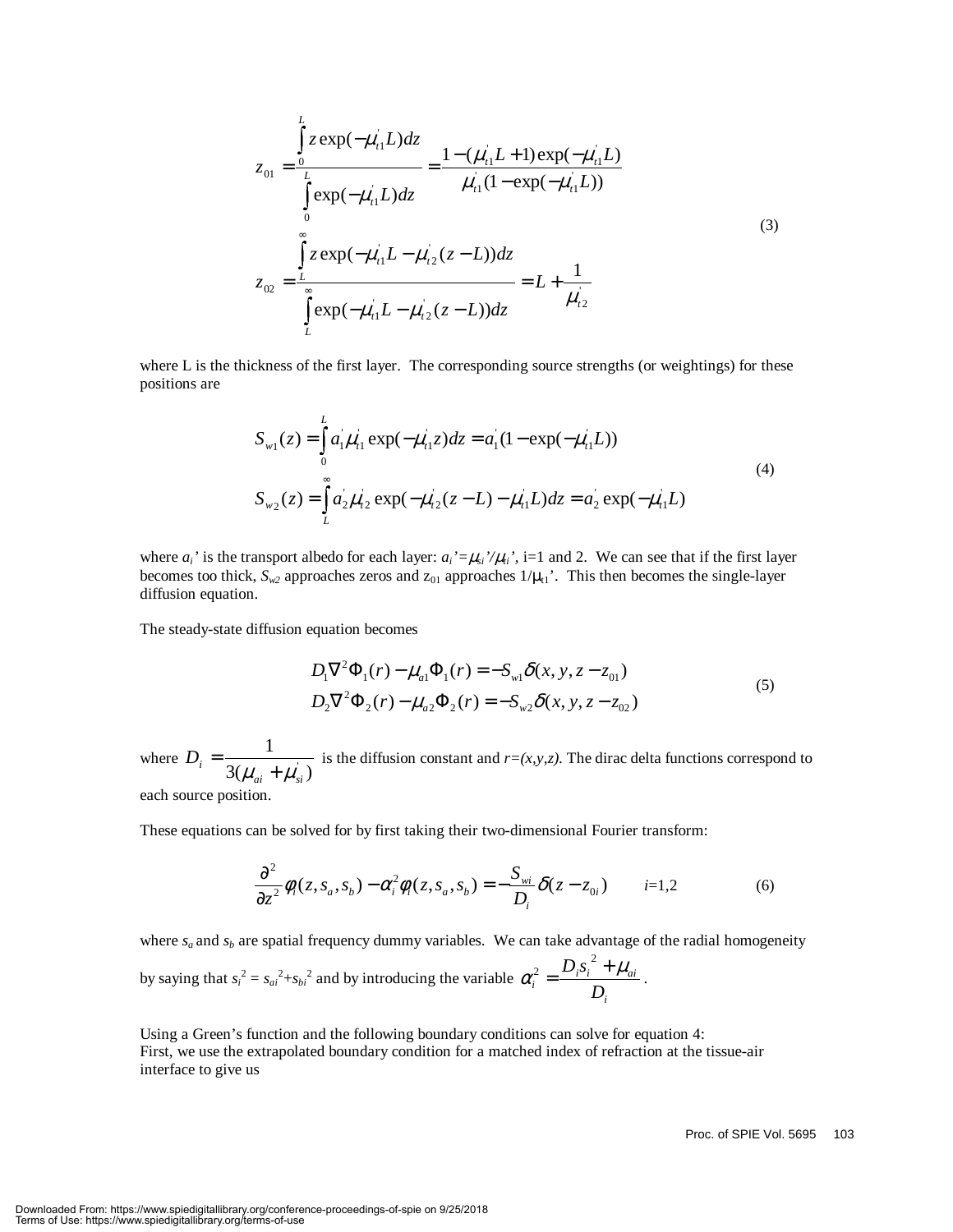$$
\phi_1(-z_b, s) = 0\tag{7}
$$

where

$$
z_b = 2AD_1 \tag{8}
$$

is the position of the extrapolated boundary. The negative sign implies the boundary is located above the medium. The boundary condition is handled in the term A

$$
A = \frac{1 + r_{\text{eff}}}{1 - r_{\text{eff}}}
$$
(9)

where  $r_{\text{eff}}$  is the number of photons internally, diffusely reflected at the boundary. For an index-matched boundary,  $r_{\text{eff}}$  is zero and A=1. Haskell et al.<sup>4</sup> discusses how to find  $r_{\text{eff}}$  for index mismatches at the boundary.

Using the supposition that the second layer is infinite we get

$$
\phi_2(\infty, s) = 0 \tag{10}
$$

If we assume tissue layers have similar indices of refraction, we get

$$
\frac{\phi_1(L,s)}{\phi_2(L,s)} = \frac{n_1^2}{n_2^2} = 1\tag{11}
$$

$$
D_1 \frac{\partial \phi_1(z,s)}{\partial z}\bigg|_{z=L} = D_2 \frac{\partial \phi_2(z,s)}{\partial z}\bigg|_{z=L}
$$
 (12)

We then get the solution to equation 4 to be

$$
\phi_{1}(z,s) = \frac{\exp(-\alpha_{1}(z_{b}+z))\left(S_{w1}\left(\cosh(\alpha_{1}(L-z_{01})) - \frac{\alpha_{2}D_{2}}{\alpha_{1}D_{1}}\sinh(\alpha_{1}(L-z_{01}))\right) - S_{w2}\exp(-\alpha_{2}(z_{02}-L))\right)}{2(\alpha_{2}D_{2}\sinh(\alpha_{1}(z_{b}+L)) + \alpha_{1}D_{1}\cosh(\alpha_{1}(z_{b}+L)))}
$$
\n
$$
+\frac{\left(\exp(-\alpha_{1}L)S_{w1}\left(1-\frac{\alpha_{2}D_{2}}{\alpha_{1}D_{1}}\right)\sinh(\alpha_{1}(z_{b}+z_{01})) + S_{w2}\exp(-\alpha_{2}(z_{02}-L)+\alpha_{1}z_{b})\right)\exp(\alpha_{1}z)}{2(\alpha_{2}D_{2}\sinh(\alpha_{1}(z_{b}+L)) + \alpha_{1}D_{1}\cosh(\alpha_{1}(z_{b}+L)))} + \frac{S_{w1}\exp(-\alpha_{1}|z-z_{01}|)}{2D_{1}\alpha_{1}}
$$
\n(13)

for 0<z<L and

#### 104 Proc. of SPIE Vol. 5695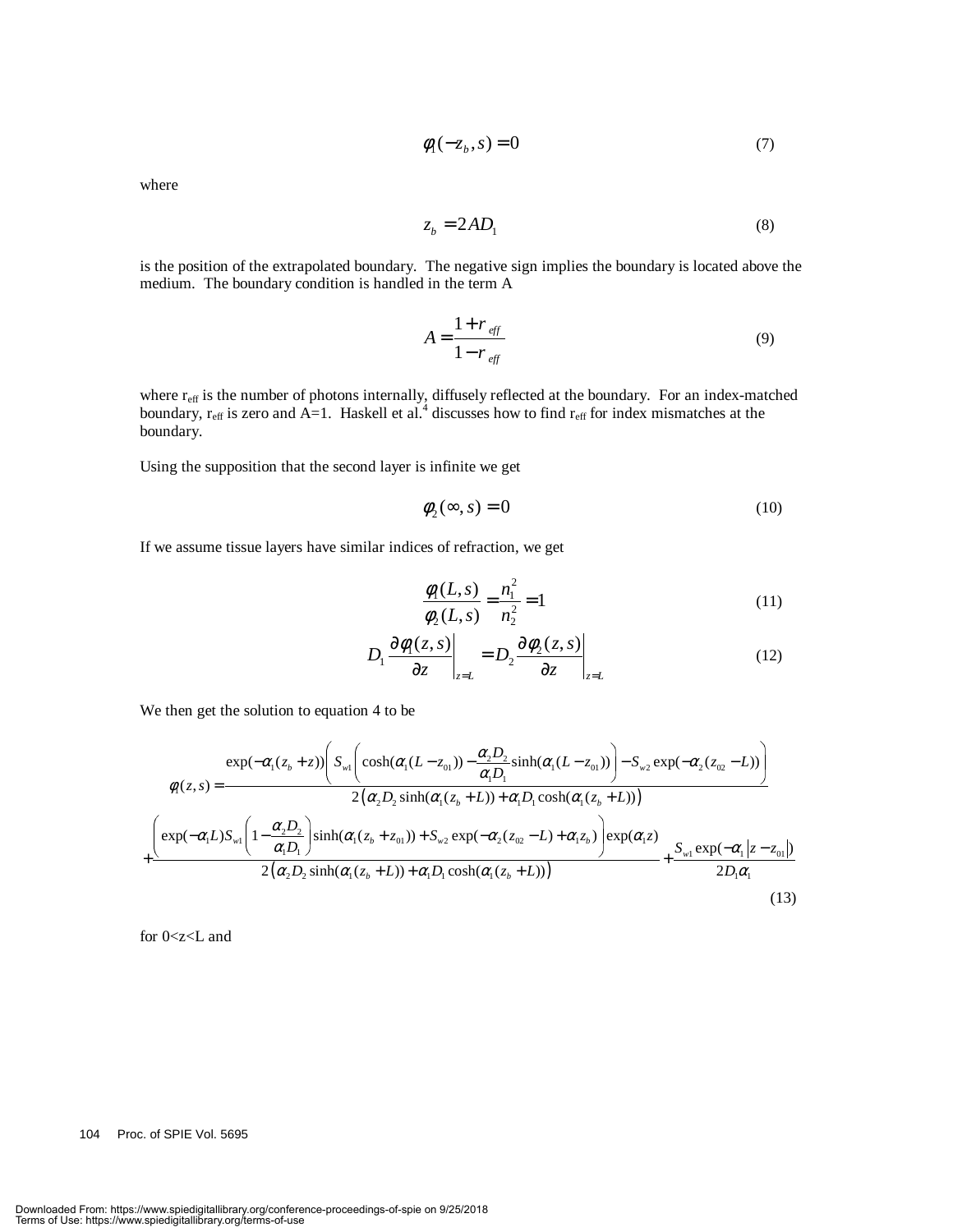$$
\phi_{2}(z,s) = \frac{-S_{w1} \exp(-\alpha_{1}(z_{b}+z_{01})-\alpha_{2}z)}{2 \exp(-\alpha_{2}L)\left(\alpha_{2}D_{2}\sinh(\alpha_{1}(z_{b}+L)) + \alpha_{1}D_{1}\cosh(\alpha_{1}(z_{b}+L))\right)}
$$
  

$$
-\frac{\cosh(\alpha_{1}(L+z_{b})) \exp(-\alpha_{2}z)\left(\frac{\alpha_{1}D_{1}}{\alpha_{2}D_{2}}S_{w2}\exp(-\alpha_{2}(z_{02}-L)) - S_{w1}\exp(-\alpha_{1}(L-z_{01}))\right)}{2 \exp(-\alpha_{2}L)\left(\alpha_{2}D_{2}\sinh(\alpha_{1}(z_{b}+L)) + \alpha_{1}D_{1}\cosh(\alpha_{1}(z_{b}+L))\right)}
$$
  

$$
-\frac{\sinh(\alpha_{1}(L+z_{b})) \exp(-\alpha_{2}z)\left(S_{w2}\exp(-\alpha_{2}(z_{02}-L)) + S_{w1}\exp(-\alpha_{1}(L-z_{01}))\right)}{2 \exp(-\alpha_{2}L)\left(\alpha_{2}D_{2}\sinh(\alpha_{1}(z_{b}+L)) + \alpha_{1}D_{1}\cosh(\alpha_{1}(z_{b}+L))\right)}
$$
  

$$
+\frac{S_{w2}\exp(-\alpha_{2}|z-z_{01}|)}{2\alpha_{2}D_{2}}
$$
 (14)

for  $z > L$ .

We then need to take the inverse Fourier transform to convert equations 13 and 14 into their final solutions.

$$
\Phi_i(x, y, z) = \frac{1}{4\pi^2} \int_{-\infty}^{\infty} \int_{-\infty}^{\infty} \phi_i(z, s) \exp(-i(s_1 x + s_2 y)) ds_1 ds_2
$$
 (15)

To simplify equation 15 we can take advantage of the radial homogeneity of the model and convert to cylindrical coordinates.

$$
\Phi_i(\rho, z) = \frac{1}{2\pi} \int_0^\infty s \phi_i(z, s) J_0(s\rho) ds \tag{16}
$$

where  $J_0$  is a zeroth order Bessel function of the first kind. These equations cannot be solved in closed form, so we employ the Simpson's quadrature<sup>5</sup> to find the numerical solution. It is not necessary to integrate to infinity and infact, we must impose a limiting condition due to the hyperbolic functions or else computer round off error could drastically influence the final answer. For this situation, it can be assumed that the function  $\phi_i$  is monotonically decreasing as z grows. If  $\phi_i$  changes direction and begins to grow, we know that the error is influencing the results and should end our integration.

For an index-matched boundary, the spatially resolved reflectance is given from the fluence as<sup>6</sup>

$$
R(\rho) = \frac{1}{4}\Phi_1(\rho, z=0) + \frac{1}{2}D_1 \frac{\partial \Phi_1(\rho, z)}{\partial z}\Big|_{z=0}
$$
 (17)

this equation can be simplified by using  $4$ 

$$
\Phi_1(\rho, z = 0) = A \frac{\partial \Phi_1}{\partial z}\Big|_{z=0} \tag{18}
$$

Substituting equation 18 into 17 and using A=1 from above, we get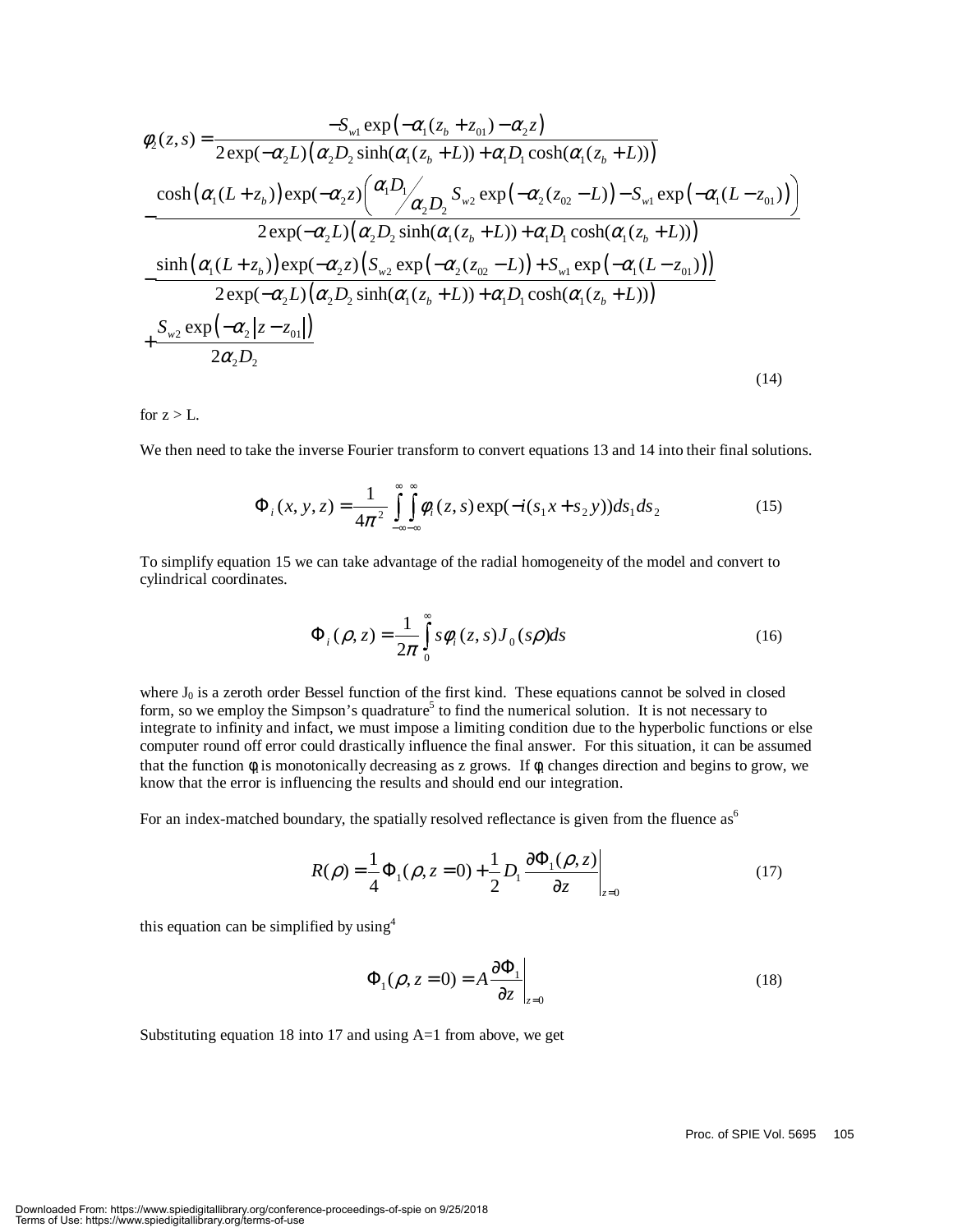$$
R(\rho) = \frac{1}{2} \Phi_1(\rho, z = 0)
$$
 (19)

This discussion has been limited to a two-layer tissue structure but can be extended to any number of layers. First place an equivalent isotropic point source in each layer using equations 3 and 4 for the locations and weightings. Then use equations 11 and 12 to find the boundary conditions at the borders of each layer and then solve for the constants of integration.

#### **2.2. Simulations**

For the purposes of this paper the Monte Carlo simulation shall be the "gold standard." A detailed discussion can be found in Wang et all<sup>7</sup> but for our purposes it will suffice to say that Monte Carlo uses a weighted random walk to predict the paths of individual photons through a turbid medium. Since the simulation is statistical in nature, it requires a large number of photons to be run so that the results are within acceptable error bounds. The two-source solution presented within this paper and the single-source solution mentioned above<sup>3</sup> were then programmed so that we could verify the improved accuracy of our method.

Two Monte Carlo simulations were run to test the approximations using the parameters listed in Figure 2. The optical parameters were kept the same for each simulation with only the depth changing. This is to test the validity of each approximation for an optically thick and thin first layer. Optically thick is defined as  $L > 1/\mu_{t1}$ .

|                            | Run 1 | Run <sub>2</sub> |
|----------------------------|-------|------------------|
| $\mu_{s1}$ ' (cm-1)        |       | 10               |
| $\mu_{s2}$ (cm-1)          | 12    | 12               |
| $\mu_{a1}$ (cm-1)          |       |                  |
| $\mu$ <sub>a2</sub> (cm-1) |       | .01              |
| $L$ (cm)                   | .12   | .05              |

**3. RESULTS** 

Figure 2: Optical Parameters for simulations



Figure 3: Spatially resolved reflectance curves for the Monte Carlo Simulation (symbols), and the single (solid) and double source (dotted) approximations.

106 Proc. of SPIE Vol. 5695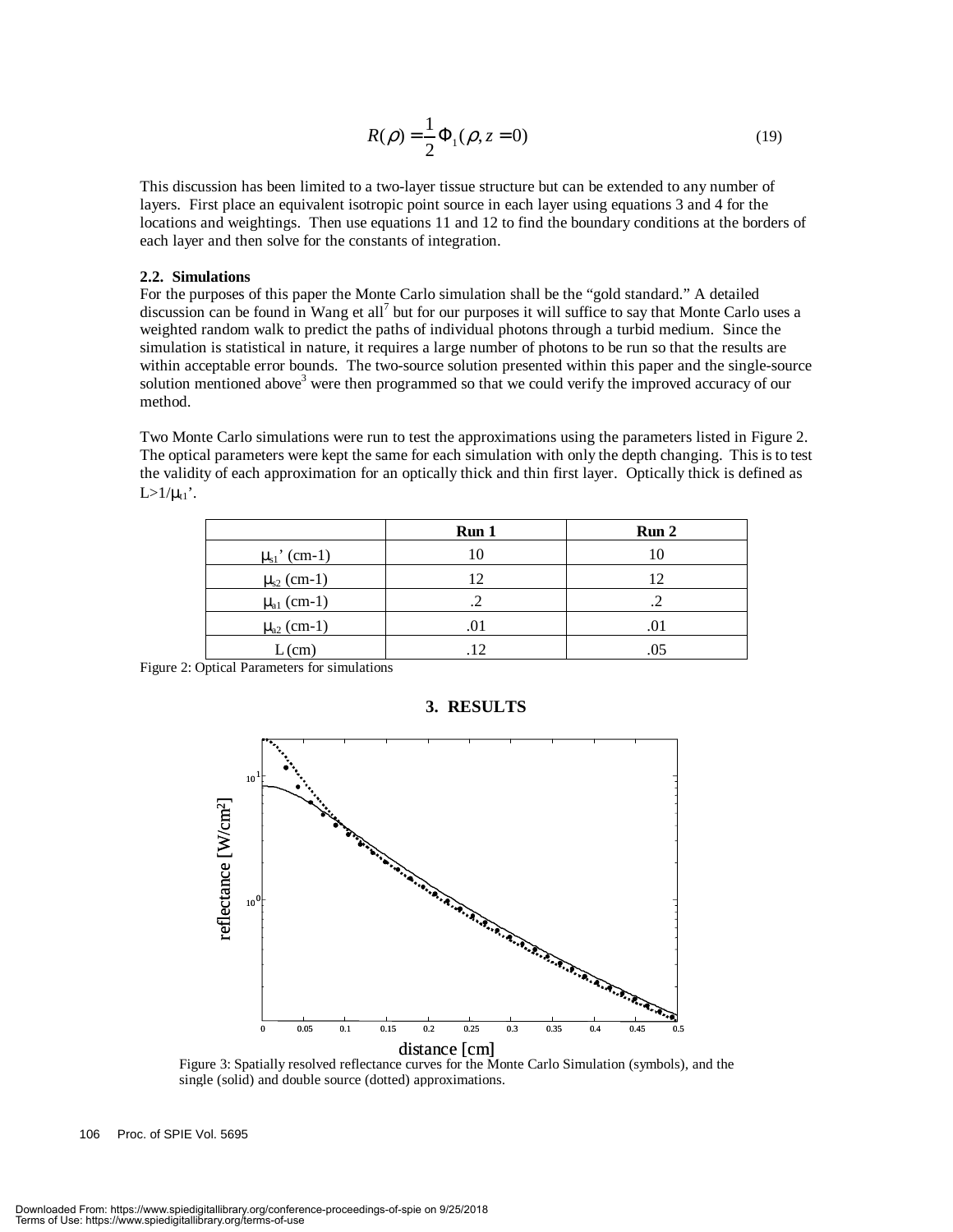

versus Monte Carlo results

The results for the reflectance due to the parameters listed under run 1 are shown in Figure 3. The reflectance from the two-source approximation seems to agree with the Monte Carlo results at a distance of 0.1 cm from the source. We can see from figure 4 that the two-source approximation's error does not exceed 7%. We can see that the single source approximation has a maximum error of about 10% in the same area.

We can see that the reflectance due to the two-source diffusion approximation becomes accurate much earlier - at a distance of less than 0.05 cm. It is not generally true that the two-source approximation is accurate closer to the source than the single source approximation.



Figure 5: Spatially resolved reflectance curves for the Monte Carlo Simulation (symbols), and the single (solid) and double source (dotted) approximations

The results for an optically thin layer (Figure 2, run 2) are shown in Figure 5. We see that the reflectance calculated from the single-source approximation oscillates wildly as compared to the Monte Carlo results. The error is above 100% at the local maxima's and minima's of the single-source reflectance curve.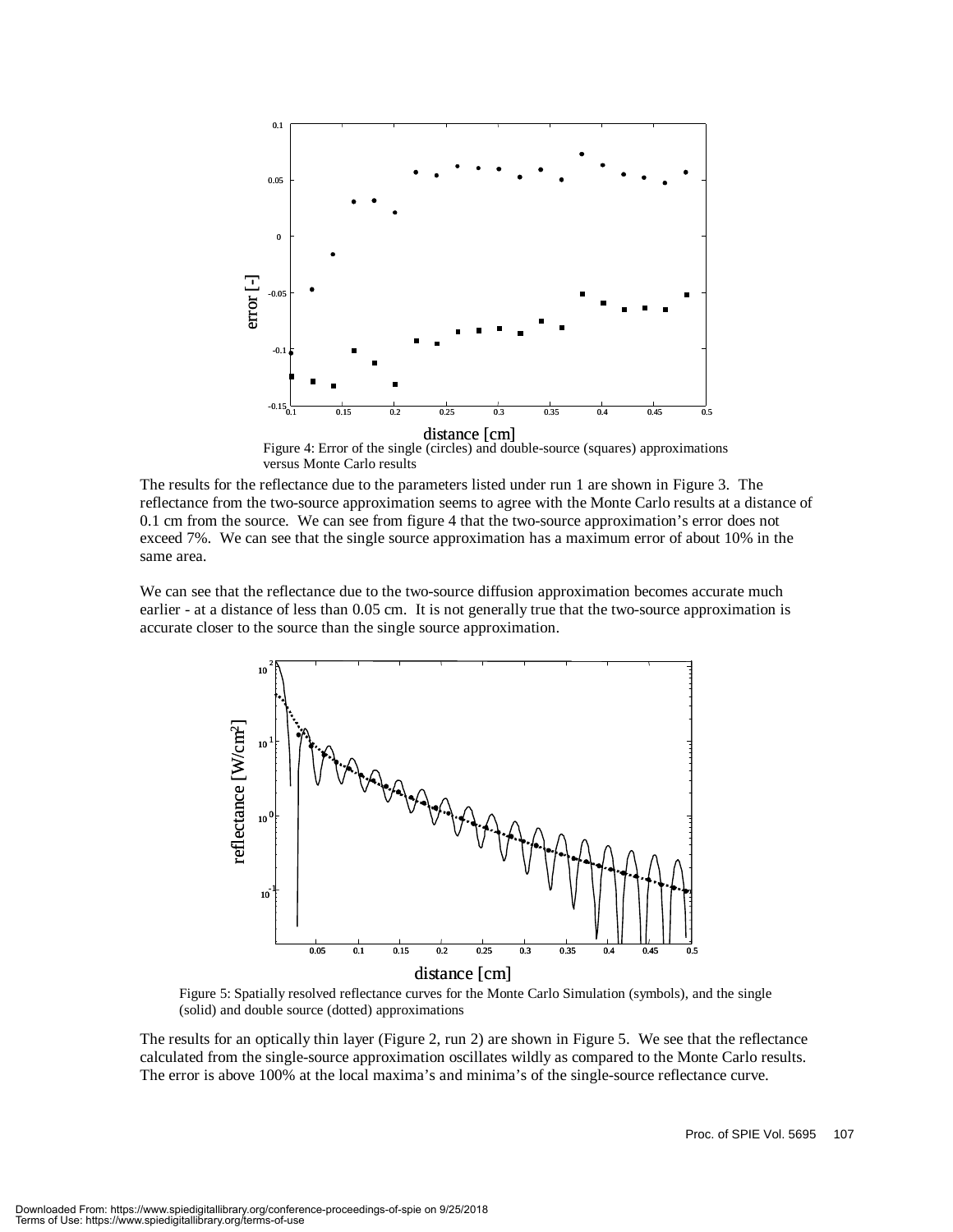

Figure 6: Error of the single (circles) and double-source (squares) approximations versus Monte Carlo results

Clearly the approximation fails for in this instance. This is characteristic of the single-source solution when the first layer's thickness is less than one transport mean free path. This is because the single-source approximation does not take into account the second layer's contribution to the reflected light.

The two-source approximation reflectance closely follows the Monte Carlo results for an optically thin layer with and in figure 6, we see that it has an error of less than 5%. even though the previous approximation fails. This means that the two-source solution effectively reduces our error's dependency on the layer depth.

#### **4. CONCLUSIONS**

This paper has laid out an improved method for solving the diffusion approximation for light traveling through multiple layers. The method was illustrated by deriving the diffusion approximation for the specific case of a two-layer, turbid medium. A collimated, incident beam was replaced by one equivalent isotropic point in each layer. These sources' locations and strengths were based on their layer's optical properties. The resulting diffusion equations were then solved by using a two-dimensional Fourier transform to get them in to ordinary differential equation form. We then used the Simpson's quadrature take the inverse Fourier transform and get the fluence of light through the medium. Then using equation 15, we converted the fluence at z=0 into reflected light. The results were then compared against the results of previous solutions. We also briefly addressed methods for extending the solution to x layers using x sources, where x is a positive, finite integer.

Figure 3 shows both the approximations agree with the Monte Carlo simulations for an optically thick first layer. We also see that the accuracy region of the two-source approximation is dependent on both layers where as the single-source's solution only depends on the top layer. In Figure 5 we see that the previous solution completely breaks down for layer thicknesses less than  $1/\mu_{11}$ ' while the two-source approximation stays within a 5% error bound.